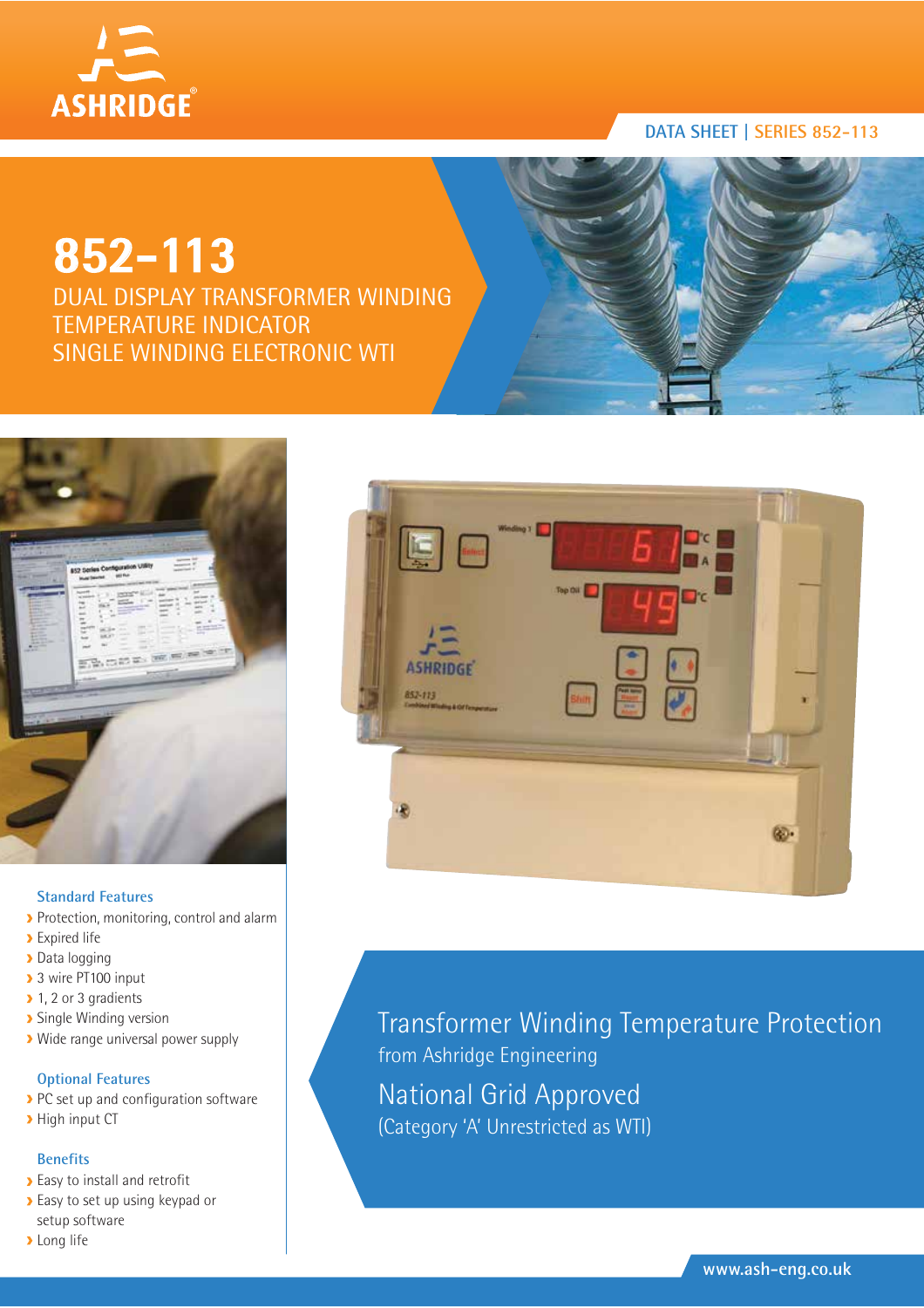



The 852-113 winding temperature indicator is a high integrity protection, control and monitoring system for power transformers.

The WTI continuously calculates the winding temperature (otherwise known as the hot spot temperature) in the transformer and displays the hottest winding. This is achieved by measuring the top oil temperature with a precision PT100 probe and the winding current using a high isolation current transformers (CT) within the 852-113. These measurements are combined with Ashridge's algorithm based on the IEC354 standard to provide accurate winding temperatures.

#### **The 852-113 provides:**

- Multiple relay outputs for control, alarm and trip functions
- Output provided for Internal system watchdog alarm
- Precision, RMS electronics
- High level Isolation
- SCADA outputs of Modbus RTU and DNP 3.0 available to connect to your SCADA system
- IEC61850 ready
- User configurable analogue outputs
- Long life and proven reliability
- Easy set up and install with special relay check mode (Ramp mode)



# **Data and Event Logging**

The 852-113 logs top oil and hot spot temperatures every 30 minutes, as well as peak temperatures, system entries and power cycling.

### **Expired Life**

The 852-113 provides an indication of the expired life (loss of life) of the transformer in days.

### **Software**

Ashridge's configuration software utility can be used to connect to any 852 Series WTI / OTI to read and edit parameter settings. The software also provides a "compare settings with template" facility, in addition to downloading the settings for incorporation into documentation or archiving.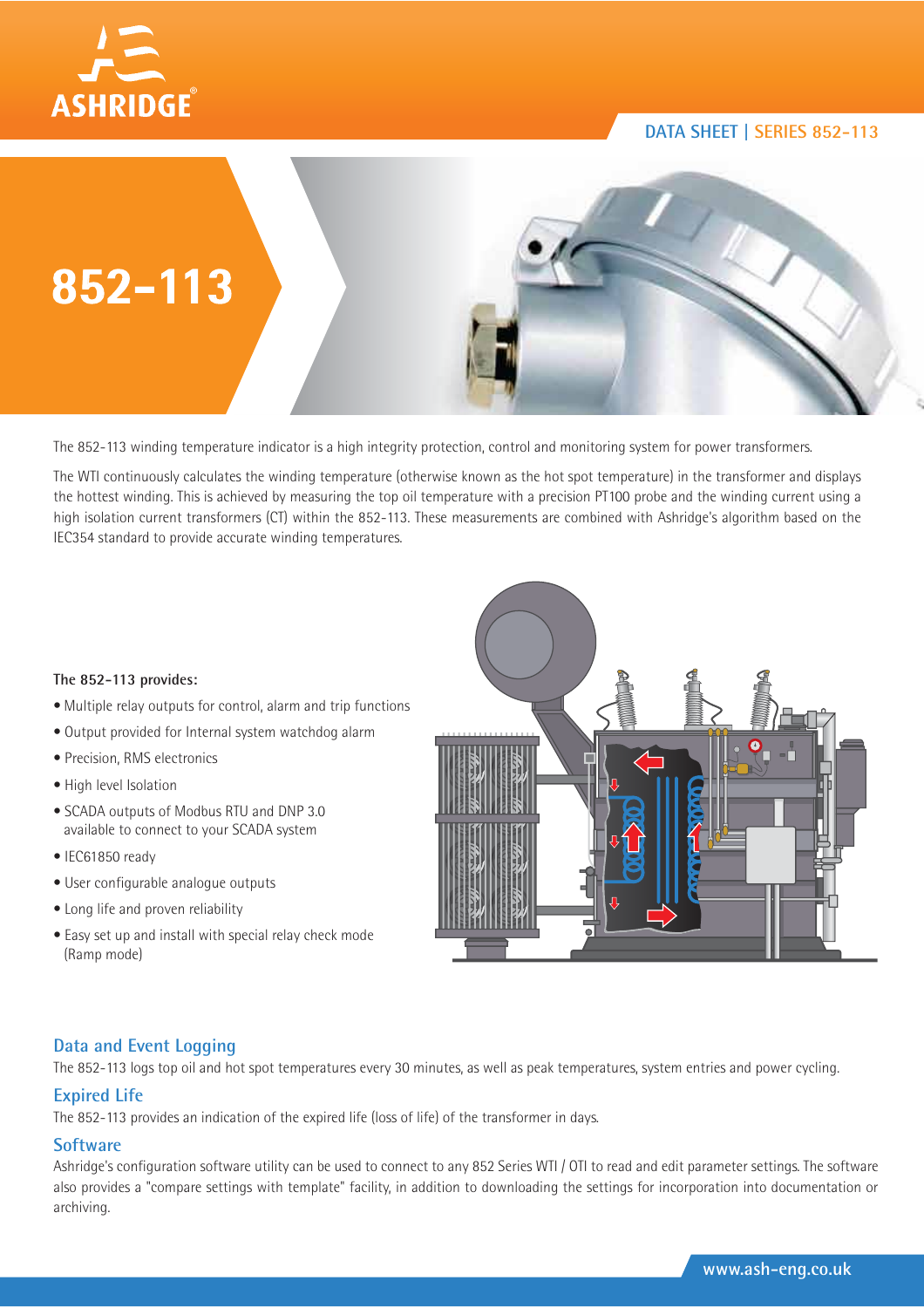

# **National Grid Approval**

(CATAGORY 'A' UNRESTRICTED AS WTI)



**Wall Mounted Version**

## **Installation:**

The 852-113 has been designed for easy installation of new and also retrofit systems. The wide range switch mode power supply allows the 852-113 to be connected to a variety of input voltages automatically. Direct CT input connection reduces cabling requirements.

# **Setting Up:**

The 852-113 is easily configured using the 5 key keypad on the front panel, with defined passwords for access to each section, maintaining security of settings. Non-volatile memory ensures that data is not lost in the event of power failure.

Alternatively, Ashridge's PC set up and configuration software utility can be used to connect to any 852 Series WTI / OTI to read and edit parameter settings. The software also provides a "compare settings with template" facility, in addition to downloading the settings for incorporation into documentation or archiving.

An easy to use, on site, dynamic teach mode facility ensures the fan and pump feedbacks are accurately calibrated.

| to id but<br>E.<br>$\sim$<br><b>Abit</b><br>×<br><b>ALL YOUR</b><br><b>Haraki</b> | <b>Federal Age 120</b><br><b>Stopp Fair</b><br><b>Number Prints</b><br>anja (tanani) isan ing pina<br>kalendaripa salaya<br><b>T. MAR</b><br>-<br>$\sim$<br>$-$<br>.<br>×. | Ford Chessel Street<br><b>MATURE IT</b><br>$\sim$<br>$\cdots$<br><b>START OF</b><br>a.<br><b>DISCUSSION</b><br>$-0.011$<br>-<br>×<br>company of | <b>URLAN</b><br>With laughed in<br><b>DOM: LANK</b><br><b>Wall</b><br>mar.<br><b>County</b> |  |
|-----------------------------------------------------------------------------------|----------------------------------------------------------------------------------------------------------------------------------------------------------------------------|-------------------------------------------------------------------------------------------------------------------------------------------------|---------------------------------------------------------------------------------------------|--|
| <b>Married Wales</b><br><b>WEIGHT THE ROOM</b><br><b>DESIGNATION</b>              |                                                                                                                                                                            | A record balance with hit is                                                                                                                    |                                                                                             |  |